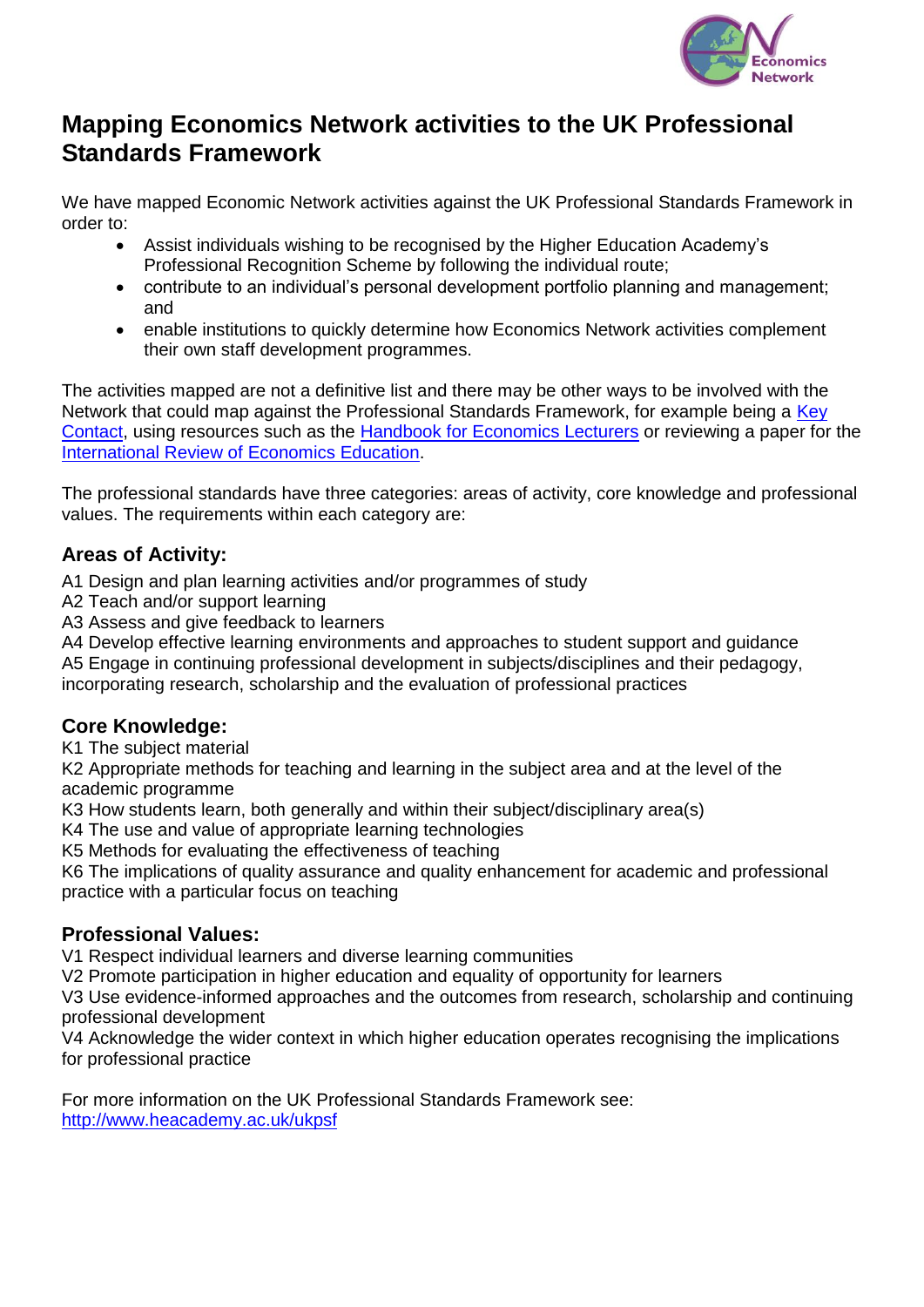

# **Mapping Economics Network activities**

| <b>Type of Activity</b>                                                                                                                                                  |                  | Areas of                      |                |                     |                 | <b>Core Knowledge</b> |                           |                 |                 |                 |            |                     |                               | <b>Description</b> |                 |                                                                                                                                                                                                                                                                                                                                                                                                                                                                                                                                                                                                                                                                              |
|--------------------------------------------------------------------------------------------------------------------------------------------------------------------------|------------------|-------------------------------|----------------|---------------------|-----------------|-----------------------|---------------------------|-----------------|-----------------|-----------------|------------|---------------------|-------------------------------|--------------------|-----------------|------------------------------------------------------------------------------------------------------------------------------------------------------------------------------------------------------------------------------------------------------------------------------------------------------------------------------------------------------------------------------------------------------------------------------------------------------------------------------------------------------------------------------------------------------------------------------------------------------------------------------------------------------------------------------|
|                                                                                                                                                                          |                  | <b>Activity</b>               |                |                     |                 |                       |                           |                 |                 |                 |            |                     |                               |                    |                 |                                                                                                                                                                                                                                                                                                                                                                                                                                                                                                                                                                                                                                                                              |
|                                                                                                                                                                          | Α                | A                             | $\overline{A}$ | A                   | A               | K                     | K                         | Κ               | ĸ               | K               | K          | ٧                   | ۷                             | ۷                  | V               |                                                                                                                                                                                                                                                                                                                                                                                                                                                                                                                                                                                                                                                                              |
| Attending<br>Continuing<br>Professional<br>Development events                                                                                                            | 1<br>$\tilde{?}$ | $\mathbf 2$<br>$\overline{?}$ | 3<br>$\gamma$  | 4<br>$\overline{?}$ | 5<br>$\sqrt{ }$ | $\sqrt{ }$            | $\mathbf{2}$<br>$\sqrt{}$ | 3<br>$\sqrt{ }$ | 4<br>$\sqrt{ }$ | 5<br>$\sqrt{ }$ | 6<br>√     | 1<br>$\overline{?}$ | $\mathbf 2$<br>$\overline{?}$ | 3<br>$\sqrt{}$     | 4<br>$\sqrt{ }$ | By attending an Economics Network event you will fulfil two or<br>more of the areas of activity depending on the nature of the<br>course. For example by attending an event titled 'Assessment<br>and feedback' you would cover area of activity A3. All courses<br>will cover area of activity A5.<br>By attending an event you will be presented with core knowledge<br>which should increase your understanding of each of the six<br>areas of core knowledge.<br>Attending an event clearly demonstrates professional values V3<br>and V4, and may well cover professional values V1 and V2<br>depending on the event attended and the interaction that takes<br>places. |
| Publishing in the<br><b>International Review</b><br>of Economics<br>Education (IREE) or<br>Computers in<br><b>Higher Economics</b><br><b>Education Review</b><br>(CHEER) | ?                | ?                             | $\tilde{?}$    | $\tilde{?}$         | $\sqrt{ }$      | $\sqrt{ }$            | $\overline{?}$            | ?               | $\gamma$        | $\overline{?}$  |            |                     | $\sqrt{ }$                    | $\sqrt{}$          | $\sqrt{ }$      | By publishing an article in IREE or CHEER you will have covered<br>area of activity A5. You may also have covered other areas of<br>activity depending on the nature of the publication.<br>Core knowledge of the subject material K1 will be demonstrated<br>by publishing in IREE or CHEER. Other core knowledge areas<br>may be covered depending on the article published.<br>By publishing you will show professional values V2, V3 and V4.                                                                                                                                                                                                                             |
| Participating in an<br><b>Economics Network</b><br>project                                                                                                               | $\sqrt{ }$       | $\sqrt{ }$                    | $\tilde{?}$    | $\overline{?}$      | $\sqrt{ }$      | $\sqrt{ }$            | $\sqrt{}$                 | $\sqrt{}$       | $\sqrt{ }$      | $\sqrt{ }$      | $\sqrt{ }$ | $\tilde{?}$         | $\sqrt{ }$                    | ?                  | $\sqrt{ }$      | By participating in an Economics Network Project you are likely<br>to cover areas of activity A1, A2 and A5 and may also cover A3<br>and A4 depending on the project.<br>You are likely to cover all areas of core knowledge and<br>professional values V2 and V4. Depending on the project<br>professional values V1 and V3 may also be covered.                                                                                                                                                                                                                                                                                                                            |